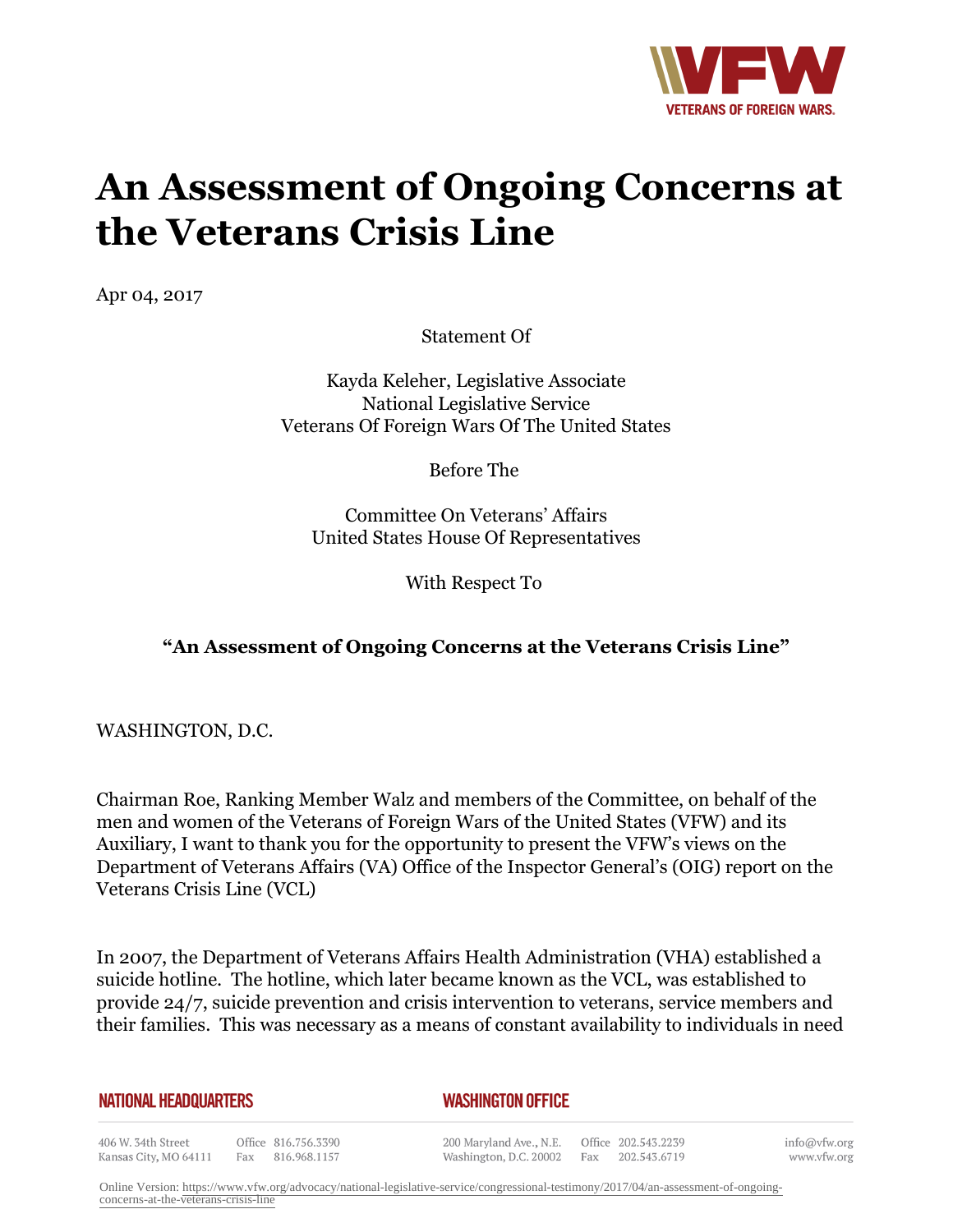of crisis intervention. The VCL provides crisis intervention services to veterans in urgent need, and helps them begin their path toward improving their mental wellness. The VCL plays a critical role in VA's initiative of suicide prevention, and ongoing efforts to decrease the estimated 20 veterans who die by suicide each day. The VCL answers more than 2.5 million calls, responds to more than 62,000 text messages and initiates the dispatch of emergency services more than 66,000 times each year. Yet, there is still more work that must be done to improve the VCL.

The VAOIG released a report on March 20, 2017. This report came after the United States Government Accountability Office (GAO) release of another VCL report in May 2016. Of the four objectives highlighted by VAOIG, there are 16 recommendations. The VFW applauds the VCL for the progress it has made since the reports were released. To continue improvements, the VCL must improve quality control, implement clinical oversight and increase collaboration.

#### Quality Control

From January 1 – March 11, 2017 the VCL received a total of 133,694 calls between their two locations in Canandaigua, New York and Atlanta, Georgia. Of those calls, 552 were rolled over to a backup call center. It is also worth noting VA does not have the capability of monitoring any calls which are sent to their Substance Abuse and Mental Health Services approved backup call centers. While 552 unanswered VCL phone calls may seem high, the VFW believes rollover calls cannot be completely eradicated. We believe the goal of VCL responders should be quality of crisis intervention, not quantity of calls answered. Though it should still be a priority for responders to answer as many calls as possible, the number one goal must be successful crisis intervention. Yet, without being able to promise every veteran it is completely practical for the employees in New York and Georgia to always have somebody available to answer the call, it is imperative VCL continues contracting backup call centers with oversight and monitoring of the quality of those calls. Since the mark of the New Year, VCL rollovers have decreased from 1.99 percent of calls to anywhere from .02 to .47 percent of calls. This is a huge improvement since November 2016, when 31.34 percent of calls were being sent to backup centers, and throughout much of the time VAOIG was doing its investigation. The consistent and dramatic decreases in amount of calls being sent to backup centers can be directly correlated with the second VCL location opening in Atlanta, Georgia, on October 1. Each individual employee at the VCL is answering an average of nine calls per day, and those calls are being answered quicker than 911 and the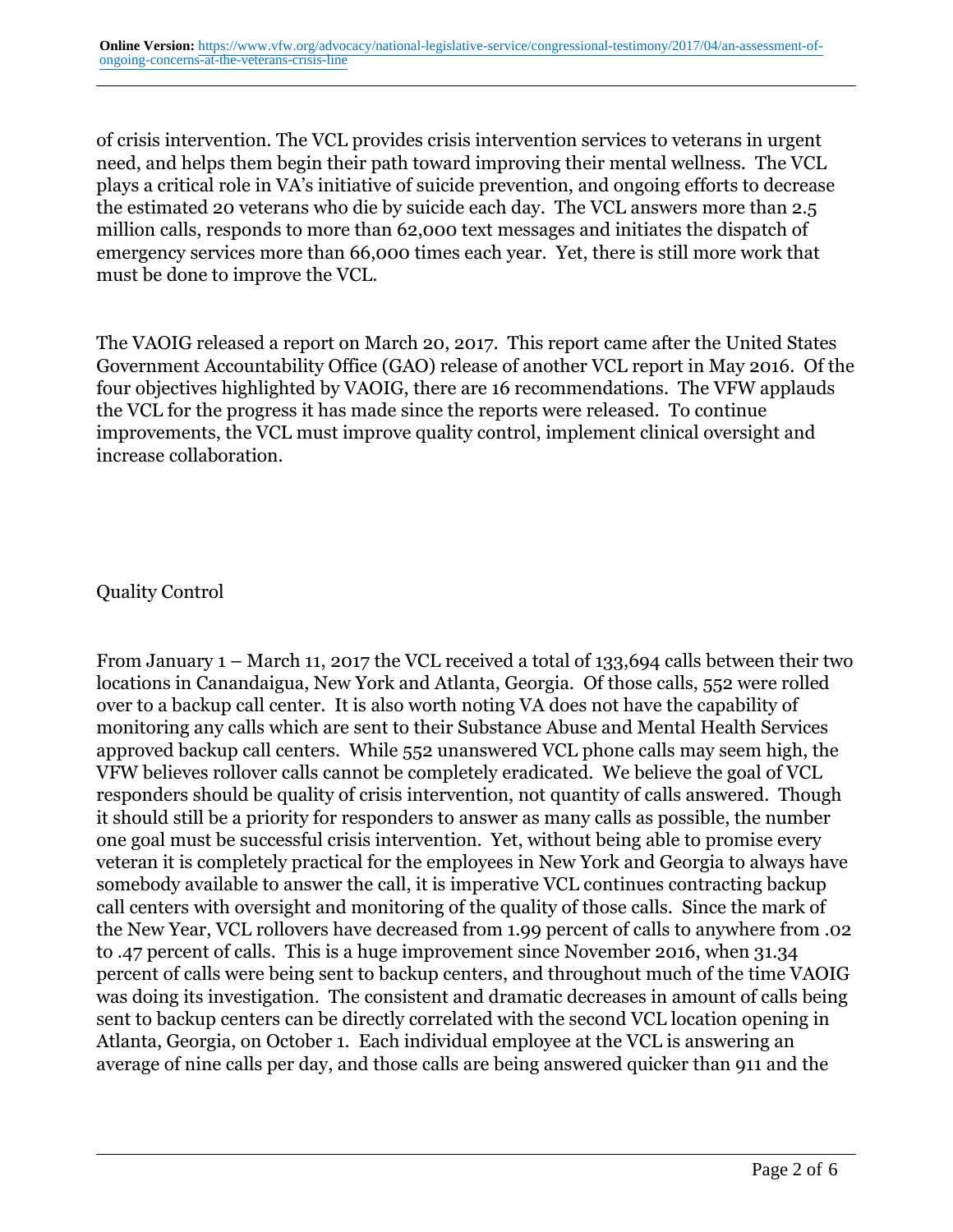National Emergency Number Association standards. While these improvements compared to the past are commendable, the VCL must focus on quality of crisis intervention provided, not strictly on quantity of calls answered. The VFW believes with the right adjustments, VCL staff can maintain this quantity of service while also improving the quality.

Precise numbers of non-veterans and veterans not in a mental health crisis calling VCL are unknown. Last year it was publicized that four callers were calling and harassing VCL employees thousands of times –– estimates of four percent of incoming calls were to harass VCL responders. Other veterans admit to calling VCL when not in mental health crisis because it is the first phone number they see publicly available. They have called in hopes of being able to schedule appointments or to complain about unsatisfactory care they received. Completely screening these calls and assuring only individuals in crisis are calling the VCL is not practical, and most callers are in need of some level of intervention. Crisis is defined individually, and everyone in crisis deserves support. Yet, the VFW is concerned some of the calls not being answered by VCL responders may be due to non-crisis callers clogging the system.

The VFW believes expanding VA's Office of Patient Advocacy would greatly benefit the VCL. By improving and expanding the patient advocacy offices throughout VA, employees of these offices would have better visibility and means to assist non-crisis patients. If veterans become more aware of the patient advocate mission and capabilities, non-crisis callers to the VCL would decrease.

The VFW has been working to expand and improve patient advocacy within VA and we will continue to monitor progress. The VFW urges this Committee to conduct extensive oversight of the VA Patient Advocate Program to ensure veterans are able to have their nonemergent concerns addressed without having to call the VCL.

Employees at VCL undergo extensive training before being allowed to answer calls, and it takes at least six months before they may begin training to also answer chat and text conversations with veterans in crisis. Yet, it was not until late December 2016 that the VCL had the capability to record and monitor their calls. Without this crucial technological capability, there was no way for calls to be truly monitored for quality control. Now that this capability is available, the technology must be properly utilized. Staff at VHA and the VCL monitor some ongoing calls for quality assurance, but a better, constant process must be implemented to ensure these recordings are being used to improve the training and capabilities of VCL responders. This would not only improve crisis intervention, but would assist with ending allegations of responders not understanding or following protocol,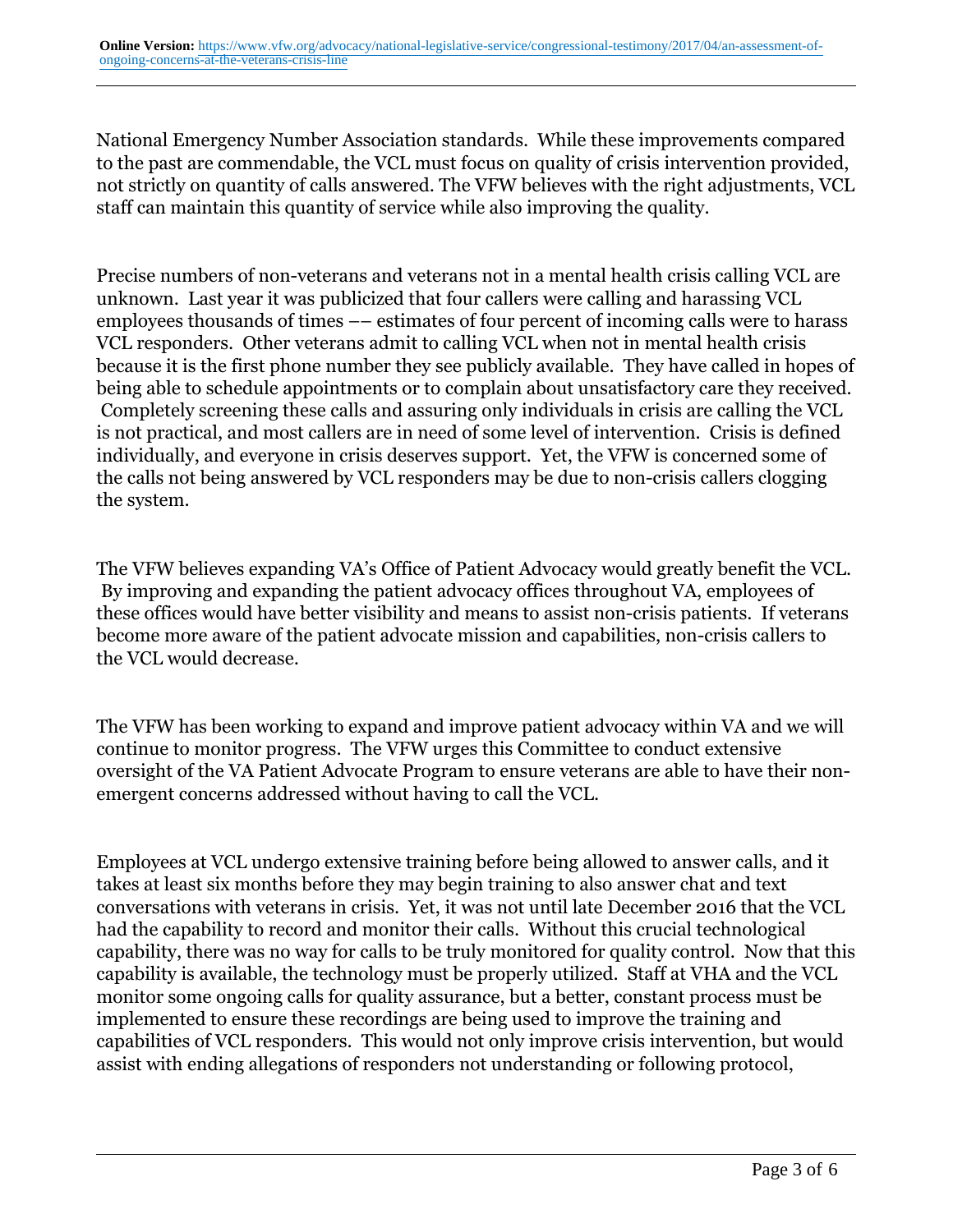instructions, and resources.

Over the last six months, turnover rates for employees at both VCL locations have been far below the national average. Canandaigua currently has 361 employees. They have lost 15 employees since October 2016, with a turnover rate of 4.1 percent. In Atlanta, there are currently 275 employees. The Atlanta call center has lost 10 employees since October 2016, with a turnover rate of 3.6 percent. According to a 2015 study published by Nursing Solutions, Inc., the average turnover rate for health care employers was 19.2 percent. This may in part be due to increased morale thanks to the VCL employee wellness program. Leadership at the VCL took notice in the past to low morale amongst employees, which is completely reasonable given the nature of responders' jobs. The employee wellness program provides responders at the VCL 15 minutes to prepare themselves mentally before and after their shifts. This allows them time to enter the mindset necessary for their emotionally demanding job, as well as time to decompress and adjust their mindset or talk with others before leaving their workplace. The employee wellness program also improved the supervisor to responder ratio. Prior to the program, there were 20 employees for every supervisor. The ratio was decreased to ensure the needs of employees are not overseen, so that now there are 11 employees to every one supervisor.

Clinical Oversight

There is no doubt clinical oversight at the VCL is a necessity. Clinical decision making must be made by clinicians and not by operations and administrative staff. Leadership running the VCL must also have clinical background. This would ensure veterans in crisis who call the VCL receive the best clinical judgement and assistance possible. Clear guidelines must be established for the VCL so non-clinicians are not forcing a clinically based crisis line to operate as a business. This has a clear link to quality control as well. The VFW believes that while the number of calls going to backup centers decreasing at such a rapid rate is a positive, it is not a sign of the quality of work being provided. Veterans, service members and their families deserve the best clinical care available, and VA is known for outperforming the private sector in many areas of health care. In fact, of the estimated 20 veterans who commit suicide every day, only six of them are enrolled in VHA. This shows that clinicians within VA know what they are doing, and they do it well.

The VFW believes VHA must establish both clinical and operational policies specific to the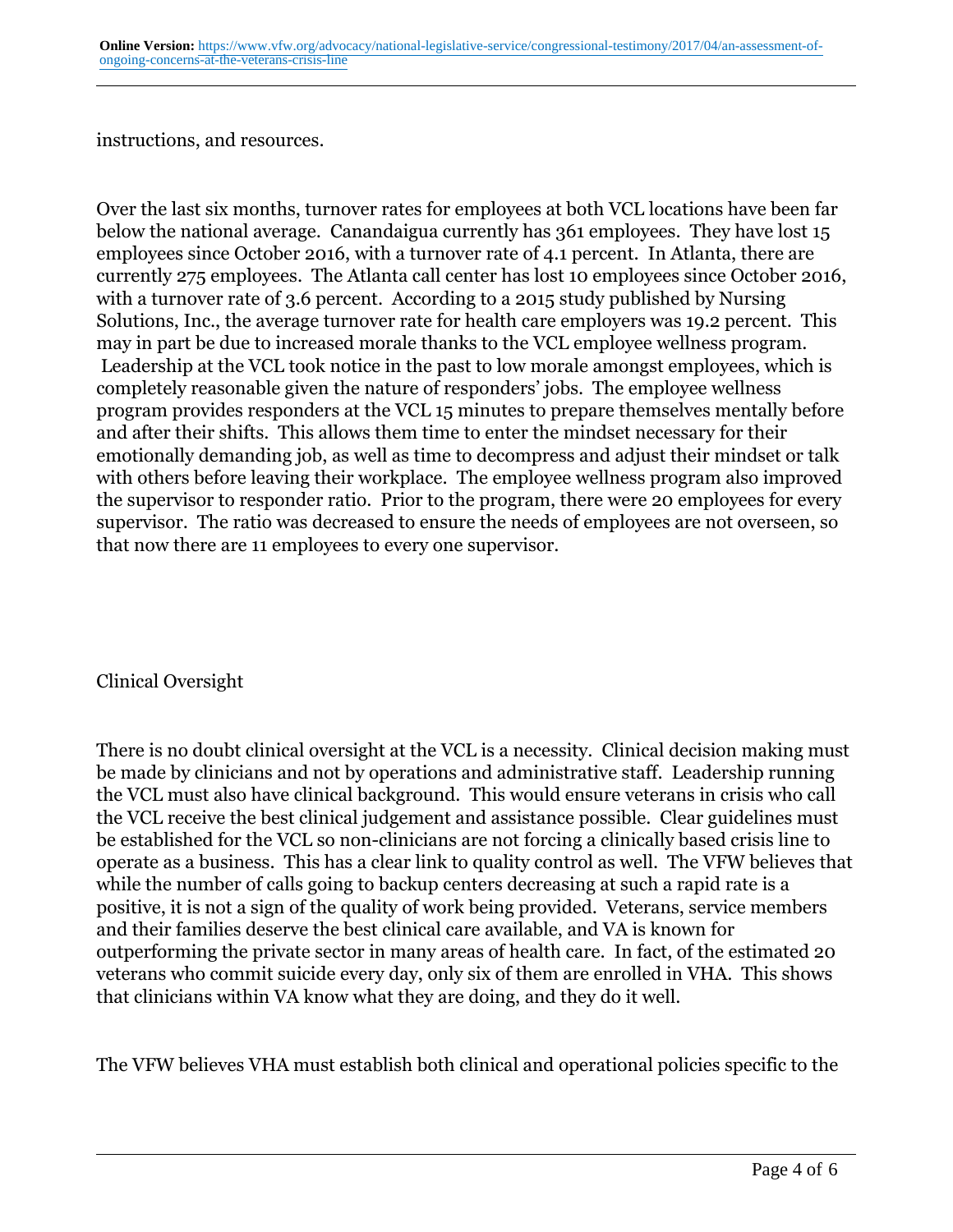VCL. This would allow for easier protocol standards to be understood and met on a regular basis, while establishing guidance and regulations to continue being followed by employees without clinicians stepping on the toes of operations, or operations stepping on the toes of clinicians.

In March 2016, the VCL established a Clinical Advisory Board at the request of VHA Member Services. This board was intended to assist and work with VHA Member Services, to assure no clinical necessities were being dismissed after VCL operations were moved to the non-clinical office within VHA. This group was intended to assist VHA Member Services in collective expertise of clinicians to improve the veteran experience, efficiencies of employees and increased access to the VCL. The charter for the advisory board was later changed by different leadership within VHA Member Services. The board now has one meeting per month where they call in for one hour. Call data is presented to the board members, but a monthly hour long meeting does not provide them with the means to effectively obtain clinical input for policy decisions to improve the VCL.

### Collaboration

The VFW firmly believes the VCL has improved and will continue to improve. Though that improvement will continue to be slow, frustrating and life-endangering if the VCL does not begin collaborating with others. Aside from working with patient advocacy offices to cut down on non-crisis calls and VHA Member Services to readjust the advisory board and increase clinicians, the VCL must also work more closely with the Office of Suicide Prevention (OSP).

Member Services has undoubtedly assisted the VCL in quantity control, but OSP can also assist the VCL in quality control. If the goal of the VCL is to intervene for veterans in need of immediate assistance while they are in the middle of a mental health crisis, the VCL should be working with the subject matter experts and leaders in suicide prevention and outreach for VA. If all three offices could collaborate together, with better guidelines, Member Services must be able to continue improving the VCL call center expertise and business, while OSP can make sure the VCL is up-to-date with the most current clinical expertise on suicide prevention and outreach.